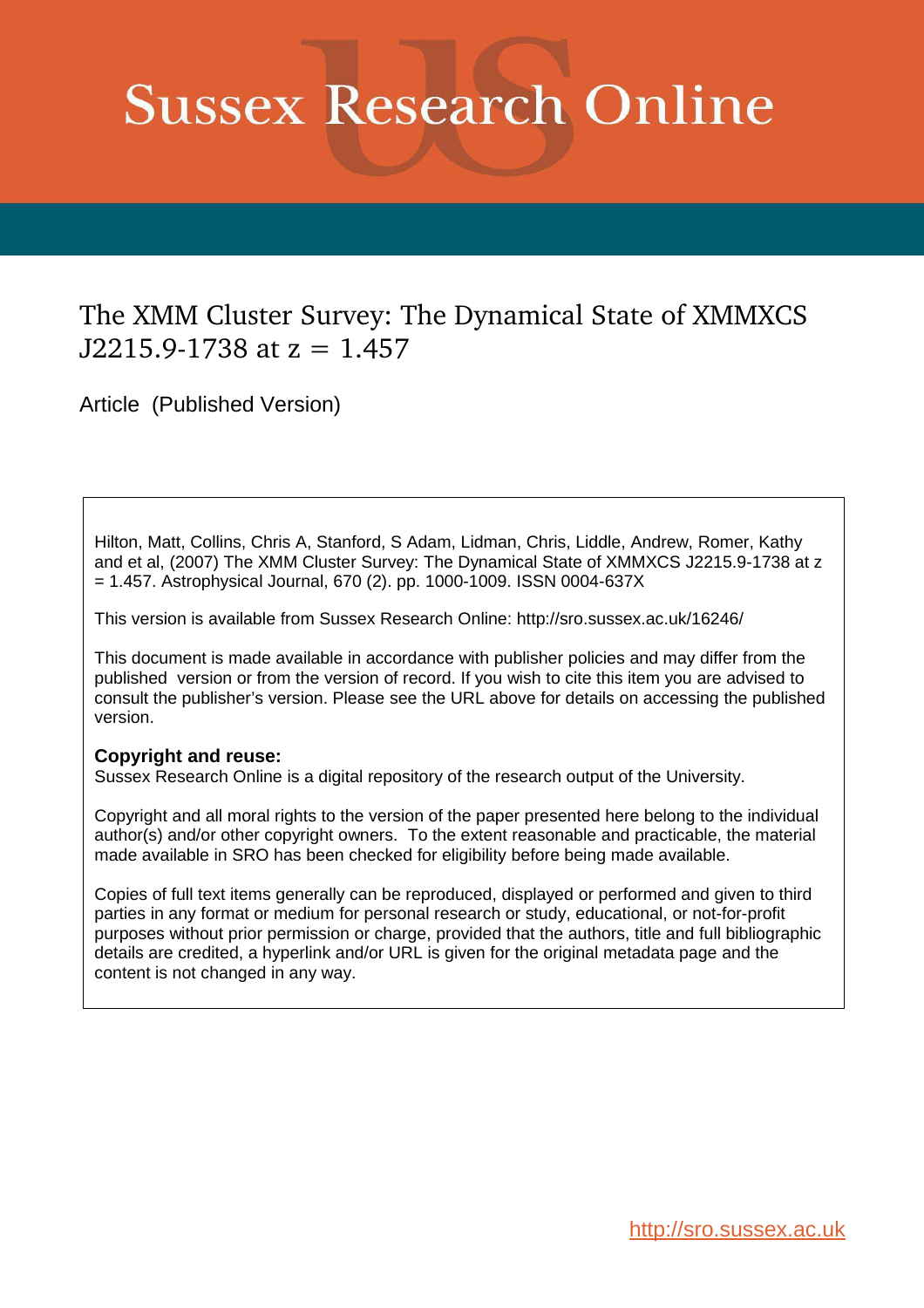#### THE XMM CLUSTER SURVEY: THE DYNAMICAL STATE OF XMMXCS J2215.9-1738 AT  $z = 1.457$

Matt Hilton, $^{1,2}$  Chris A. Collins, $^1$  S. Adam Stanford, $^{3,4}$  Chris Lidman, $^5$  Kyle S. Dawson, $^6$  Michael Davidson, $^7$ Scott T. Kay,  $8$  Andrew R. Liddle,  $9$  Robert G. Mann,  $7$  Christopher J. Miller,  $^{10}$  Robert C. Nichol,  $^{11}$ 

A. KATHY ROMER,  $^9$  Kivanc Sabirli,  $^{12}$  Pedro T. P. Viana,  $^{13,14}$  and Michael J. West<sup>15</sup>

Received 2007 May 31; accepted 2007 August 23

#### ABSTRACT

We present new spectroscopic observations of the most distant X-ray-selected galaxy cluster currently known, XMMXCS J2215.9-1738 at  $z = 1.457$ , obtained with the DEIMOS instrument at the W. M. Keck Observatory and the FORS2 instrument on the ESO Very Large Telescope. Within the cluster virial radius, as estimated from the cluster X-ray properties, we increase the number of known spectroscopic cluster members to 17 objects, and calculate the line-of-sight velocity dispersion of the cluster to be  $580 \pm 140$  km s<sup>-1</sup>. We find mild evidence that the velocity distribution of galaxies within the virial radius deviates from a single Gaussian. We show that the properties of J2215.9-1738 are inconsistent with self-similar evolution of local X-ray scaling relations, finding that the cluster is underluminous given its X-ray temperature, and that the intracluster medium contains  $\sim$ 2 $-3$  times the kinetic energy per unit mass of the cluster galaxies. These results can perhaps be explained if the cluster is observed in the aftermath of an off-axis merger. Alternatively, heating of the intracluster medium through supernovae and/or active galactic nucleus activity, as is required to explain the observed slope of the local X-ray luminosity-temperature relation, may be responsible.

Subject headings: galaxies: clusters: individual (XMMXCS J2215.9-1738) — X-rays: galaxies: clusters

#### 1. INTRODUCTION

Galaxy clusters are both important cosmological probes and places in which to study the effects of environment on galaxy evolution. As the most massive gravitationally bound structures in the universe, clusters are the last objects to form in the hierarchy of structure formation, and their abundance and spatial distribution is therefore extremely sensitive to the matter density of the universe (see Voit 2005a for a recent review). Cluster catalogs constructed from surveys at X-ray wavelengths provide a powerful tool with which to test cosmological models, because X-ray observables, such as luminosity and temperature, are readily related to cluster mass. X-ray surveys conducted with the ROSATsatellite showed that the universe is low density ( $\Omega_m \approx 0.3$ ), from the

<sup>1</sup> Astrophysics Research Institute, Liverpool John Moores University, Twelve Quays House, Egerton Wharf, Birkenhead, CH41 1LD, UK.

<sup>2</sup> Current address: Astrophysics and Cosmology Research Unit, School of Mathematical Sciences, University of KwaZulu-Natal, Westville Campus, Private Bag X54001, Durban 4000, South Africa; hiltonm@ukzn.ac.za.

University of California, Davis, CA 95616; adam@igpp.ucllnl.org.

4 Institute of Geophysics and Planetary Physics, Lawrence Livermore National Laboratory, Livermore, CA 94551.

European Southern Observatory, Vitacura, Santiago 19, Chile. 6

E. O. Lawrence Berkeley National Laboratory, Berkeley, CA 94720.

7 Institute of Astronomy, University of Edinburgh, Blackford Hill, Edinburgh, EH9 9HJ, UK.

<sup>8</sup> University of Manchester, Jodrell Bank Observatory, Macclesfield, Cheshire, SK11 9DL, UK.

<sup>9</sup> Astronomy Centre, University of Sussex, Falmer, Brighton, BN1 9QH, UK. <sup>10</sup> Cerro-Tololo Inter-American Observatory, National Optical Astronomy Observatory, 950 North Cherry Avenue, Tucson, AZ 85719.

<sup>11</sup> Institute of Cosmology and Gravitation, University of Portsmouth, Portsmouth, PO1 2EG, UK.

<sup>12</sup> Department of Physics, Carnegie Mellon University, 5000 Forbes Avenue, Pittsburgh, PA 15217.<br><sup>13</sup> Departmento de

Departmento de Matemática Aplicada da Faculdade de Ciências da Universidade do Porto, Rua do Campo Alegre, 687, 4169-007, Portugal.

Centro de Astrofísica da Universidade do Porto, Rua das Estrelas, 4150-762, Porto, Portugal.

<sup>15</sup> Gemini Observatory, Casilla 603, La Serena, Chile.

observed spatial distribution of clusters (Collins et al. 2000) and the cluster mass function (Borgani et al. 2001; Reiprich & Böhringer 2002; Schuecker et al. 2003). Cluster surveys reaching to high redshift ( $z \sim 1$ ) are able to constrain the dark energy density, through the observed evolution in the mass function with redshift (e.g., Carlstrom et al. 2002; Mohr 2005; Romer et al. 2001). Studies of the gas mass fraction within clusters can also be used to measure the dark energy density (e.g., Allen et al. 2004). It is important to note that these constraints are independent of those obtained from cosmic microwave background observations (e.g., Spergel et al. 2007) or surveys using type Ia supernovae as standard candles (e.g., Astier et al. 2006; Riess et al. 2007; Wood-Vasey et al. 2007; for a compilation of all supernova surveys see M. Kowalski et al. 2007, in preparation).

However, to infer cosmological parameter estimates from X-rayselected cluster samples, it is essential that the redshift evolution of the mass-scaling relations with luminosity  $(L_X)$  and temperature  $(T)$  are understood, as evolution unaccounted for in the properties of the intracluster medium ( ICM ) would lead to an erroneous determination of evolution in the mass function. Although it is agreed that the slope of the  $L<sub>X</sub>$ -T relation is not consistent with the expectation of ''self-similar'' evolution of the ICM, where gravity is the sole process responsible for setting the observed properties (Kaiser 1986), investigations to date, using cluster samples that reach to  $z \sim 1$ , do not reach consensus as to the form of the evolution of this relation. Several authors (Vikhlinin et al. 2002; Lumb et al. 2004; Maughan et al. 2006a) find evidence that the  $L_X$ -T relation evolves in a way consistent with self-similar evolution, while others suggest that the evolution is much milder, perhaps even negative (Ettori et al. 2004). However, the large amount of intrinsic scatter in the relation means that the only way in which a firm conclusion can be drawn is by extending such studies to include the  $z > 1$  cluster population, as evolution predictions in models that include the effects of different nongravitational heating processes on the ICM deviate significantly at such redshifts (Muanwong et al. 2006; Maughan et al. 2006a).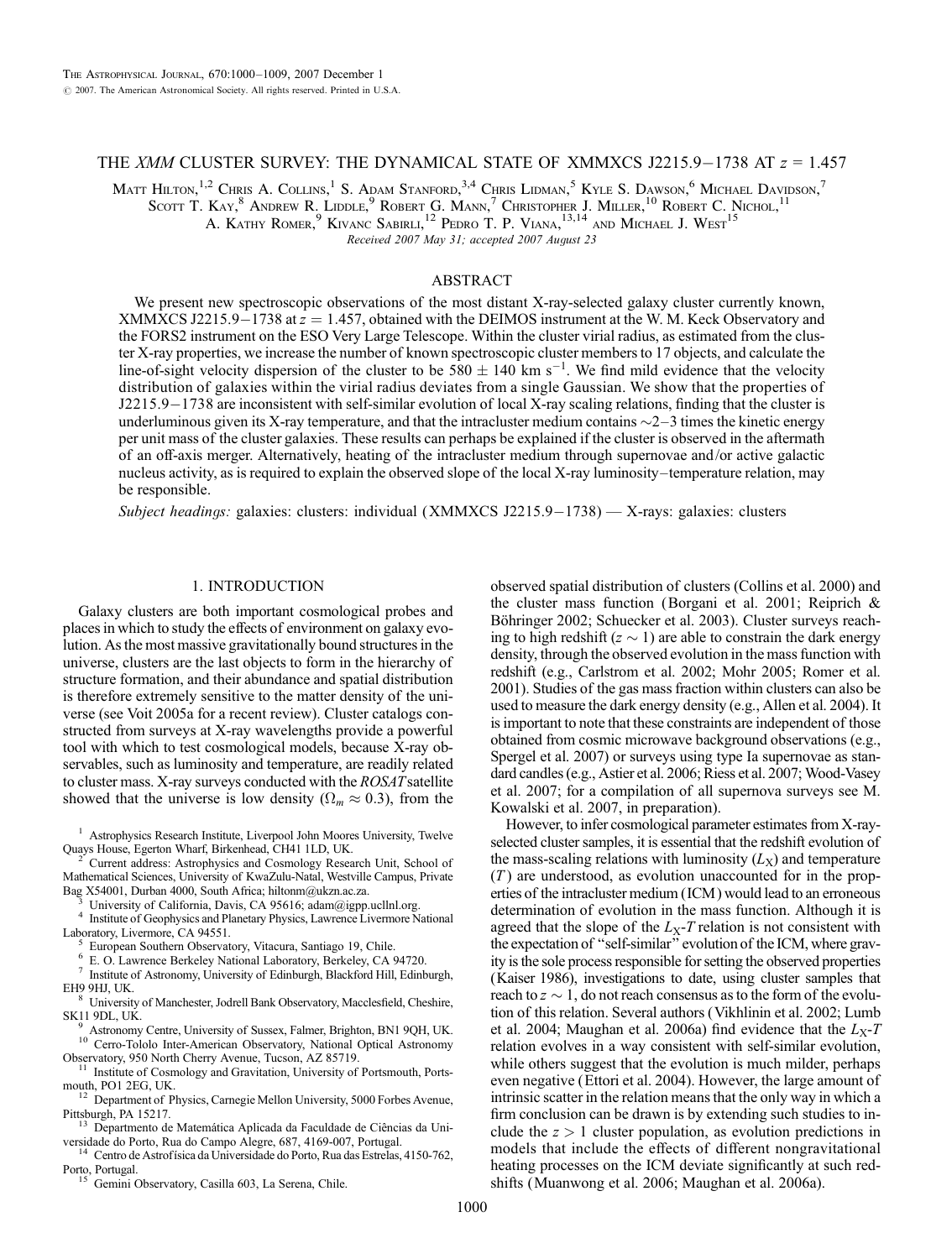|      |              | <b>SPECTROSCOPIC OBSERVATIONS LOG</b> |                      |          |                    |
|------|--------------|---------------------------------------|----------------------|----------|--------------------|
| Mask | <b>Slits</b> | Grating+Filter                        | Frames<br>$(s^{-1})$ | Air Mass | Date<br>(UT)       |
|      |              | Keck II (DEIMOS)                      |                      |          |                    |
|      | 81           | $600ZD+OG550$                         | $5 \times 1800$      | 1.5      | 2006 Sep 16        |
|      | 143          | $600ZD+OG550$                         | $8 \times 1800$      | 1.3      | 2006 Sep 20        |
| 3    | 141          | $600ZD+OG550$                         | $7 \times 1800$      | 1.3      | 2006 Sep 21        |
|      |              | Antu (FORS2)                          |                      |          |                    |
|      | 11           | 300I+OG590                            | $9 \times 900$       | 1.2      | 2006 Jul 4         |
|      | 12           | 300I+OG590                            | $6 \times 900$       | 1.2      | 2006 Oct 20        |
|      | 12           | 300I+OG590                            | $3 \times 900$       | 1.4      | 2006 Oct 21        |
|      | 12           | 300I+OG590                            | $9 \times 900$       | 1.1      | $2006$ Nov $15-18$ |

| TABLE 1                        |
|--------------------------------|
| SPECTROSCOPIC ORSERVATIONS LOG |

The search for galaxy clusters at  $z > 1$  is also crucial for increasing our understanding of the processes that shaped the evolution of the elliptical galaxies that dominate the cluster population, at least up to  $z \sim 1.3$  (Blakeslee et al. 2003), because the epoch of cluster formation is expected to be  $1 < z < 2$  in the  $\Lambda \text{CDM}$  cosmology. However, to date, few objects have been discovered at such high redshifts (Andreon et al. 2005; Bremer et al. 2006; Brodwin et al. 2006; Hashimoto et al. 2004; Mullis et al. 2005; Rosati et al. 1999, 2004; Stanford et al. 1997, 2002, 2005).

In this paper we report new spectroscopic observations of XMMXCS J2215.9-1738 at  $z = 1.457$  (Stanford et al. 2006), which was identified as an extended X-ray source in the  $XMM$ Cluster Survey ( $XCS<sup>16</sup>$ ; Romer et al. 2001), an ongoing serendipitous search for galaxy clusters in the XMM-Newton Science Archive  $(XSA)$ .<sup>17</sup> XCS has the principal aim of measuring the cosmological parameters  $\sigma_8$  (the variance of the mass density on a scale of 8 Mpc, i.e., the normalization of the dark matter power spectrum),  $\Omega_m$ , and  $\Omega_{\Lambda}$ . Spectroscopic follow-up of J2215.9-1738 with the Deep Imaging Multi-Object Spectrograph (DEIMOS; Faber et al. 2003) on the 10 m Keck II telescope secured six galaxies with concordant redshifts at  $z = 1.45$  within 30<sup>0</sup> of the cluster X-ray centroid. The cluster was found to have bolometric X-ray luminosity  $L_X = 4.39^{+0.46}_{-0.37} \times 10^{44}$  ergs s<sup>-1</sup>, and temperature  $kT = 7.4^{+1.6}_{-1.1}$  keV, making it the hottest cluster known at  $z > 1$ (Stanford et al. 2006 note that throughout this paper all quoted X-ray luminosities are bolometric, and we quote all uncertainties as 68% confidence limits).

The structure of this paper is as follows. In  $\S 2$  we describe observations of J2215.9–1738 performed at the W. M. Keck Observatory and the ESO Very Large Telescope (VLT). We describe the data reduction and redshift measurements in  $\S$  3 and 4. In  $\S$  5 we present the newly identified cluster members, the cluster velocity distribution, and the measurement of the line-of-sight velocity dispersion. In  $\S$  6 we discuss the relationships between the velocity dispersion of J2215.9-1738 and its X-ray properties.

We assume a concordance cosmology of  $\Omega_m = 0.3$ ,  $\Omega_{\Lambda} = 0.7$ , and  $H_0 = 70 \text{ km s}^{-1} \text{ Mpc}^{-1}$  throughout, where  $\Omega_{\Lambda}$  is the energy density associated with a cosmological constant.

#### 2. OBSERVATIONS

Spectroscopic observations were obtained using the DEIMOS instrument on Keck II, and the Focal Reducer and Low Dispersion Spectrograph (FORS2; Appenzeller et al. 1998) on the 8 m ESO Very Large Telescope (VLT) Unit 1 (Antu). Both of these instruments are capable of conducting multiobject spectroscopy (MOS), using custom designed slit masks. The capabilities of each instrument vary significantly: DEIMOS covers a  $16.7' \times$ 5:0 0 field of view and can use masks with >100 slitlets; FORS2 has a field of view of  $6.8' \times 6.8'$ , and in MOS mode (as used for our observations) can target up to 19 objects simultaneously using a series of moveable slitlets. Both instruments have very red sensitive CCD detectors with quantum efficiency  $\sim$  50% at 9500 Å.

As described in Stanford et al. (2006) target galaxies for spectroscopic observations were selected to lie in the appropriate region of the  $K_s$ ,  $I-K_s$  color-magnitude diagram for the red sequence of a  $z = 1.45$  cluster—i.e., with  $I > 22$ ,  $I - K > 4$  (magnitudes are on the Vega system). The faintest galaxy for which a secure redshift measurement was obtained has a magnitude of  $I = 23.9$ . We describe the observations obtained with each telescope in turn below. Table 1 presents a log of the observations.

#### 2.1. Keck

For all our Keck observations, DEIMOS was used with the OG550 order sorting filter and the 600ZD grating, which is blazed at 7500 Å, has dispersion of 0.65 Å pixel<sup>-1</sup>, and provides typical wavelength coverage of  $5000-10000$  Å. Slits of width 1<sup>n</sup> and minimum length  $5^{\prime\prime}$  were used. In 2006, we have obtained observations using three new slit masks covering the field of J2215.9 1738 using DEIMOS. On UT 2006 September 16,  $5 \times 1800$  s of exposure were obtained on behalf of the XCS team by P. Guhathakurta. Observations using two further masks were obtained on UT 2006 September 20 and 21, during which weather conditions were reasonable (some thin cirrus) and seeing was good (typically  $0.6'' - 0.8''$ ). As the seeing was less than the slit width, the spectral resolution of the DEIMOS data varied between  $3.3-5.5$  Å, which is sufficient to resolve the 3727 Å [O  $\text{II}$ ] emission line into two components at the redshift of the cluster. We obtained  $8 \times 1800$  s exposures on September 20, and  $7 \times 1800$  s exposures on September 21.

#### 2.2. VLT

Hubble Space Telescope (HST) Advanced Camera for Surveys (ACS) observations of  $J2215.9-1738$  have been obtained through a program designed to place constraints on the dark energy through observations of high-redshift Type Ia supernovae.<sup>18</sup>

<sup>16</sup> See http://www.xcs-home.org.

<sup>&</sup>lt;sup>17</sup> See http://xmm.vilspa.esa.es/xsa.

<sup>&</sup>lt;sup>18</sup> Based on observations made with the NASA/ESA Hubble Space Telescope, obtained from the data archive at the Space Telescope Institute. STScI is operated by the association of Universities for Research in Astronomy, Inc. under the NASA contract NAS 5-26555. The observations are associated with program 10496.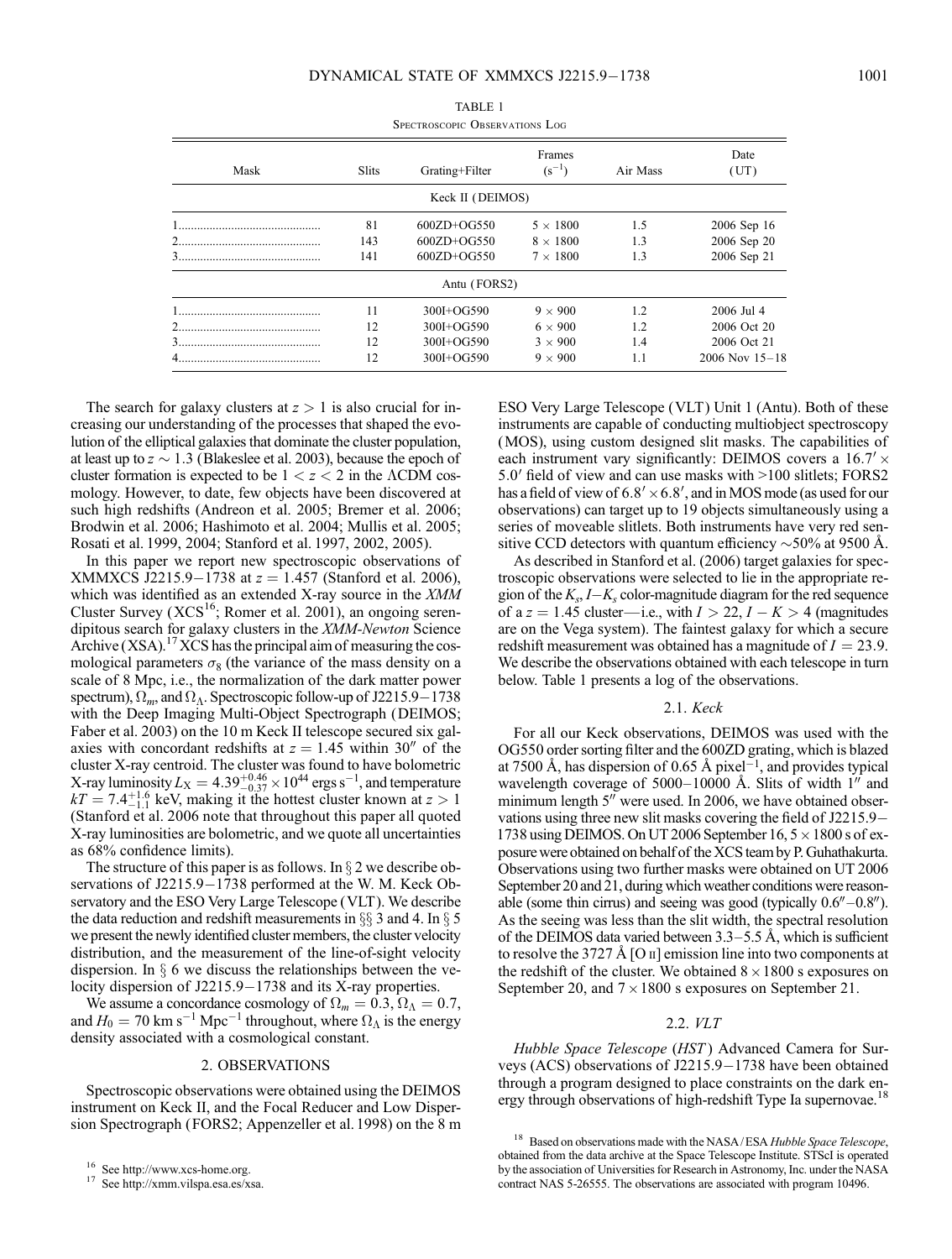The program targeted several  $z > 1$  clusters, because the elliptical galaxies they contain are relatively free of dust, which is one of the largest sources of systematic and statistical uncertainty in using Type Ia supernovae for cosmology. A Type Ia supernova candidate was detected in ACS imaging of  $J2215.9-1738$  on UT 2006 June 19, and prompted follow-up spectroscopic observations by the supernova survey team using the FORS2 instrument on VLT Unit 1.

For the VLTobservations, FORS2 was used with the 300I grism and the OG590 order sorting filter. This configuration has a dispersion of 3.2 Å pixel<sup>-1</sup> and provides a wavelength range starting from 5900 Å and extending to approximately 10000 Å. Since the observations had to be carried out at short notice (the SN had to be observed before it faded from view), the observations were done with the MOS mode of FORS2. The MOS mode consists of 19 moveable slits with lengths that vary between  $20'' - 22''$ . The slit width was set to  $1$ ". All the data were taken during clear nights and in  $0.6'' - 1.1''$  seeing. Since the seeing was often narrower than the slit width, the resolution of the FORS2 spectra varies between  $7.7-12.8$  Å.

The field of  $J2215.9-1738$  was observed with four different MOS configurations. The first configuration was used when the SN was near maximum light. The other three configurations were done several months later when the SN was significantly fainter. In all masks, a slit was placed on the SN and the host galaxy, thus a spectrum of the SN with the host and a spectrum of the host alone was obtained. The other slits were placed on candidate cluster members or field galaxies. For each MOS set-up, between three to nine 900 s exposures were taken. Between each exposure, the telescope was moved a few arcseconds along the slit direction. These offsets, which shift the spectra along detector columns, were done for two reasons: first, they minimize the possibility that an object is lost because its spectrum lands on a bad row in one of the detectors; and second, the data can then be used in fringe removal, the process of which is described in further detail in  $\S$  3.2.

A total of 47 slits across four MOS masks were used to observe 28 independent targets, one of which was an alignment star that was common to all masks. Some target candidate cluster members were also observed in more than one mask. Note that these duplicate observations were not used to infer the uncertainty in the subsequently described redshift measurements: the target objects in question were simply faint. From 27 slits (excluding the one that was placed on the star), 41 redshifts were obtained. The reason for the high-redshift efficiency is that the MOS slits are relatively long and there is often more that one target in the slit, resulting in a high number of serendipitous redshifts.

#### 3. DATA REDUCTION

#### 3.1. Keck

The DEIMOS data were reduced using version 1.1.4 of spec2d, the automated data reduction pipeline developed by the DEEP2 galaxy redshift survey team (Davis et al. 2003). First, the flat and wavelength calibration frames are processed and the location of slitlets identified. A two-dimensional wavelength solution is computed for each slitlet using the wavelength calibration images and the DEIMOS optical model. We found that the wavelength calibration is accurate to approximately 0.07 Å, from a comparison of the locations of several bright OH sky emission lines in a subset of the object spectra with the tables of Osterbrock & Martel (1992). At the next stage the science frames are processed: the data are bias subtracted, flat-fielded, and a spline model of the sky spectrum in each slitlet is constructed. No correction is made for

fringing effects at red wavelengths, as this is not a significant feature of spectra obtained with DEIMOS. The science frames are then combined to produce a mean, sky-subtracted two-dimensional spectrum cleaned of cosmic rays for each slit. The pipeline extracts one-dimensional spectra for each object using both a boxcar and an optimal extraction algorithm (Horne 1986); we chose to use the optimally extracted spectra in all that follows.

#### 3.2. VLT

The FORS2 detector consists of two  $2k \times 4k$  E2V CCDs. Each chip was processed separately. The bias subtraction, flat-fielding. and wavelength calibration of the FORS2 data were done in a standard manner. The bias was estimated by fitting low-order polynomials to the overscan regions. The flat fields were created from the lamp flats, and the wavelength calibration was done with arc frames. Several bright OH lines were used to check the wavelength calibration. There were no systematic offsets and the rms scatter in the offset was  $0.4 \text{ Å}$ , which corresponds to approximately 1/10 of a pixel.

The removal of the sky was tried in two ways. First, the sky was removed by subtracting low-order polynomials along the spatial direction of the spectrum. If the redshift could not be clearly determined, usually because the signal from the object was dominated by detector fringing, the sky was removed by subtracting a two-dimensional sky frame that was created from the data itself. The second method removes the fringes at the expense of slightly reducing the signal-to-noise ratio of the extracted spectra.

The process of creating a two-dimensional sky frame is complicated by the fact that the spectrum of the night sky changes with time. Taking a simple median of the two-dimensional spectra and then subtracting the result is generally unsatisfactory. Instead, we combine the two-dimensional spectra and perform the sky subtraction on a column-by-column basis, allowing for the fact that the sky lines on the two-dimensional spectra are slightly curved and that their intensity varies with time. This method also allows one to find and exclude cosmic rays at the same time. The method is described in greater detail in the FORS Data Reduction Cookbook.<sup>19</sup>

#### 4. ANALYSIS

Redshifts were measured from the DEIMOS and FORS2 spectra using the Fourier cross-correlation technique of Tonry & Davis (1979). This was implemented using the task xcsao in version 2.4.9 of the rvsao radial velocity package (Kurtz & Mink 1998) for the  $IRAF<sup>20</sup>$ environment.

We correlated the spectra with the SDSS spectral templates, $21$ which have a typical wavelength coverage of  $\sim$ 3800–9200 Å, and the emission-line template supplied in the rvsao package. We matched against a subset of stellar templates (covering the whole range of spectral types), the full set of available galaxy templates, and a QSO template. We supplemented the SDSS templates with an additional luminous red galaxy (LRG) template constructed by Eisenstein et al. (2003) which provides coverage over  $2600-4300$  Å in the rest frame. In the case of the DEIMOS data, we found it necessary to produce a customized emission-line template featuring a split 3727 Å [O  $\scriptstyle\rm II$ ] line, using the rvsao task linespec, in order to significantly reduce the number of template misidentifications of genuine high-redshift  $[O \nI]$  emission with

<sup>&</sup>lt;sup>19</sup> Available from http://www.eso.org/instruments/fors/doc.<br><sup>20</sup> IR AF is distributed by the National Optical Astronomy Ob

IRAF is distributed by the National Optical Astronomy Observatory, which is operated by the Association of Universities for Research in Astronomy, Inc., under cooperative agreement with the National Science Foundation.<br> $2^1$  See http://www.edge.org/drf. /also and Mational Science Foundation.

See http://www.sdss.org/dr5/algorithms/spectemplates/index.html.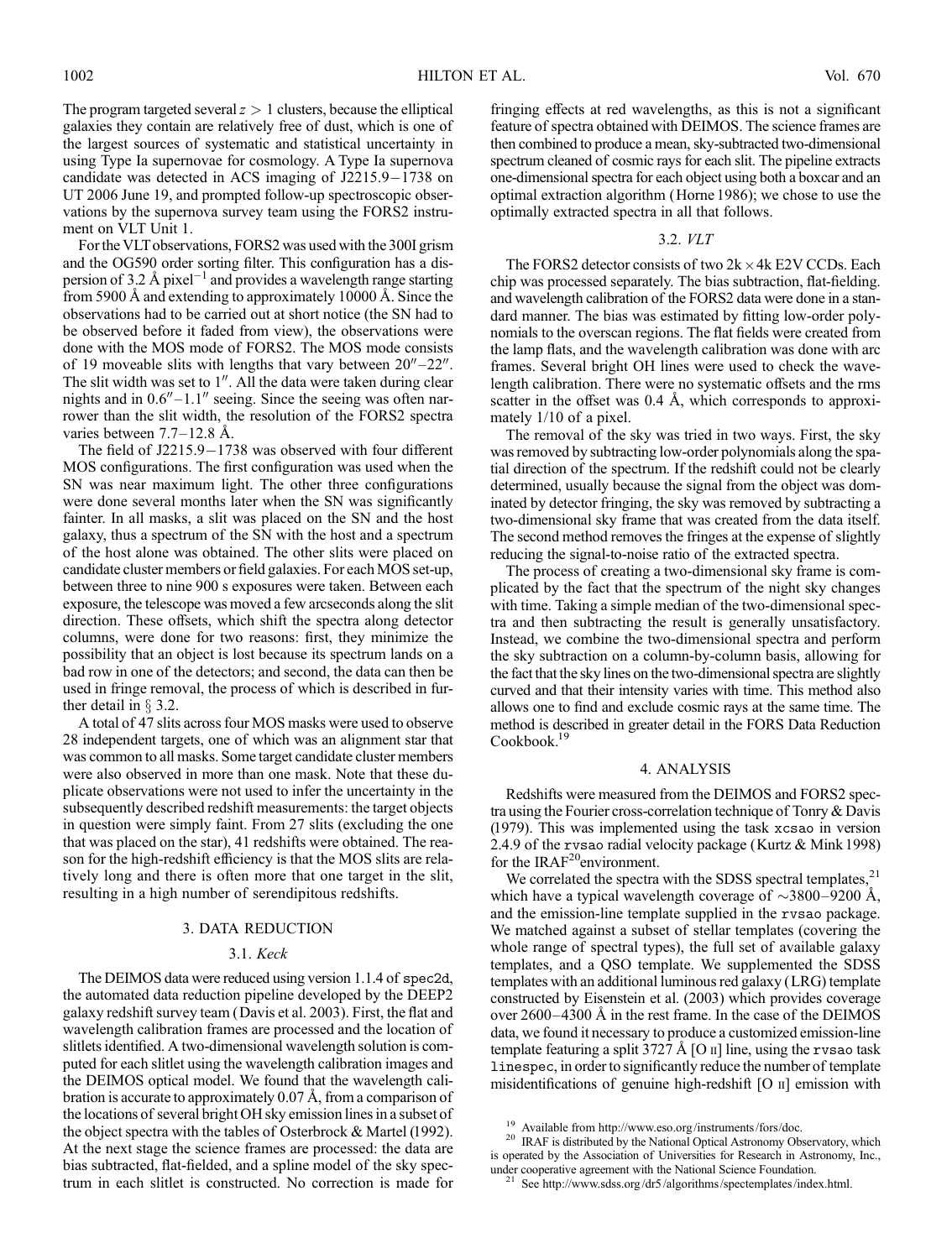

Fig. 1.— Example one-dimensional FORS2 spectrum (smoothed by a 10 pixel boxcar) of a galaxy identified as a member of J2215.9-1738. The LRG spectral template of Eisenstein et al. (2003), which was cross-correlated with the object spectrum in order to obtain the redshift measurement, is overlaid in red.

low-redshift H $\alpha$  emission. To remove bright sky lines, which are generally a significant feature at the red end of the object spectra, we use the ability of xcsao to mask out and replace user-defined regions with a linear interpolation.

Typically, each DEIMOS mask contains  $\sim$ 100 slitlets, so we found it desirable to automate the redshift measurements as much as possible. The results of xcsao are dependent on the value of the input initial trial redshift, and so we vary this initial redshift over the range  $0.0 < z < 1.8$  in steps of 0.2 and record the measured redshift and associated goodness-of-fit value R. At the end of this process, we visually inspected every object spectrum, using xcsao to mark the appropriate spectral features at the best fitting cross-correlation redshift. In this way we were able to reject some cases of a spurious best-fitting redshift in favor of a correctly measured redshift recorded with a lower R value. Figure 1 shows an example VLT object spectrum with the redshifted Eisenstein et al. (2003) LRG spectral template overlaid. In some cases the cross-correlation technique did not yield the correct redshift for the object spectrum. This occurred most frequently for FORS2 spectra of objects with  $3727 \text{ Å}$  [O  $\text{II}$ ] emission. In such cases we measured the object redshift from the centroids of visually identified lines. Uncertainties on redshifts measured with the cross-correlation technique are typically  $\Delta z \sim 10^{-4}$ , as estimated by xcsao. In the case of redshifts measured from the centroids of spectral lines, the size of the error is estimated visually: in the case of FORS2 spectra of galaxies identified by [O  $\scriptstyle\rm II$ ] emission, the accuracy with which redshifts can be measured is limited to  $\Delta z \sim 10^{-3}$  by the spectral dispersion per pixel. The technique used to obtain the redshift measurement for each galaxy is noted in Table 2.

All measured redshifts were assigned a quality flag Q according to the following system:  $Q = 3$  (completely unambiguous, at least two positively identified spectral features);  $Q = 2$  (high confidence that the redshift is correct, one clearly detected feature);  $Q = 1$  (significant doubt that the redshift is correctly identified, one or more weakly detected features). Note that the spectral resolution of the DEIMOS data is sufficient to resolve the two components of the 3727 Å [O  $\text{II}$ ] line—in cases where this is clearly visible,  $[O \, \text{II}]$  is counted as two spectral features (i.e., such spectra are assigned  $Q = 3$ ). We consider only galaxies with  $Q > 2$ redshifts in the subsequent discussion.

#### 5. RESULTS

Figure 2 shows the redshift distribution of galaxies with  $Q \ge 2$ redshifts located within a 2' radius of the cluster X-ray position. The cluster is clearly identified as the peak in the redshift distribution at  $z = 1.45$ . In addition to the six members reported in Stanford et al. (2006) the new spectroscopic observations yielded a further 15 galaxies with  $Q \geq 2$  redshifts in the range 1.44  $< z <$ 1:48 within 2 Mpc of the cluster X-ray position. Table 2 presents a list of the cluster members.

We calculated an initial estimate of the cluster redshift using a biweight location estimator (Beers et al. 1990), applied to all 21 galaxies with  $Q \ge 2$  listed in Table 2, obtaining a value of  $z =$  $1.459 \pm 0.002$ , where the uncertainty is estimated using a bootstrap resampling technique. Similarly applying a biweight scale estimator (Beers et al.1990) to obtain an initial estimate of the cluster line-of-sight velocity dispersion, we find  $\sigma_v = 840 \pm 150$  km s<sup>-1</sup>. However, no selection criteria in either velocity or radial distance from the cluster center were used to derive these initial estimates. More robust estimates of these quantities can be obtained by restricting the membership to those objects found within the virial radius  $R_v$ , as by definition, galaxies within  $R_v$  should be gravitationally bound within the cluster potential well.  $R<sub>v</sub>$  can be estimated using our knowledge of the X-ray properties of  $J2215.9-1738$  and some assumptions. The self-similar evolution of  $R_v$ , defined with respect to the critical density (see Voit 2005b), depends only on the cluster X-ray temperature and the value of the Hubble parameter at the cluster redshift z, i.e.,

$$
R_v = 3.80 \beta_T^{1/2} E(z)^{-1} (kT/10 \text{ keV})^{1/2} h_{50}^{-1}, \qquad (1)
$$

where

$$
E(z) = [\Omega_m(1+z)^3 + (1-\Omega_m-\Omega_\Lambda)(1+z)^2 + \Omega_\Lambda]^{1/2}.
$$
 (2)

 $\beta$ <sub>T</sub> in equation (1) is the normalization of the virial relation  $GM_{\rm v}/2R_v = \beta_T kT$ , for which we adopt the value 1.05 (Evrard et al. 1996).  $E(z)$  describes the evolution with redshift of the Hubble parameter.

Using equation (1), the virial radius was estimated to be 1.05 Mpc at  $z = 1.459$ , for the measured temperature of  $kT = 7.4 \text{ keV}$ (Stanford et al. 2006). This distance is equivalent to an angular distance on the sky of  $\simeq 2.1'$ . This estimate of  $R_v$  was then used to select cluster members and refine the measurement of the cluster redshift: applying the biweight location estimator to the 17 galaxies located within  $R<sub>v</sub>$  as listed in Table 2, we find that the cluster redshift is  $z = 1.457 \pm 0.002$ . We expect this to be a more robust estimate of the cluster redshift than the initial estimate, as galaxies within  $R<sub>v</sub>$  should be gravitationally bound within the cluster.

We determined the cluster line-of-sight velocity dispersion in an iterative fashion. Initially, galaxies within  $R<sub>v</sub>$  were selected with peculiar velocities within  $\pm 2000$  km s<sup>-1</sup> of the cluster velocity corresponding to  $z = 1.457$ , and on subsequent iterations a sigma clipping algorithm was used to discard galaxies with velocities outside of  $\pm 3 \times \sigma_v$  (although in practice, the conservative clipping applied meant that no galaxies were in fact removed from the sample in this way). We obtain a result of  $\sigma_v = 580 \pm 188$ 140 km  $s^{-1}$  in the rest-frame from 17 members, where the uncertainty is estimated using a bootstrap resampling technique. Note we have subtracted a contribution of  $\approx 90 \text{ km s}^{-1}$  in order to take into account broadening of the velocity distribution by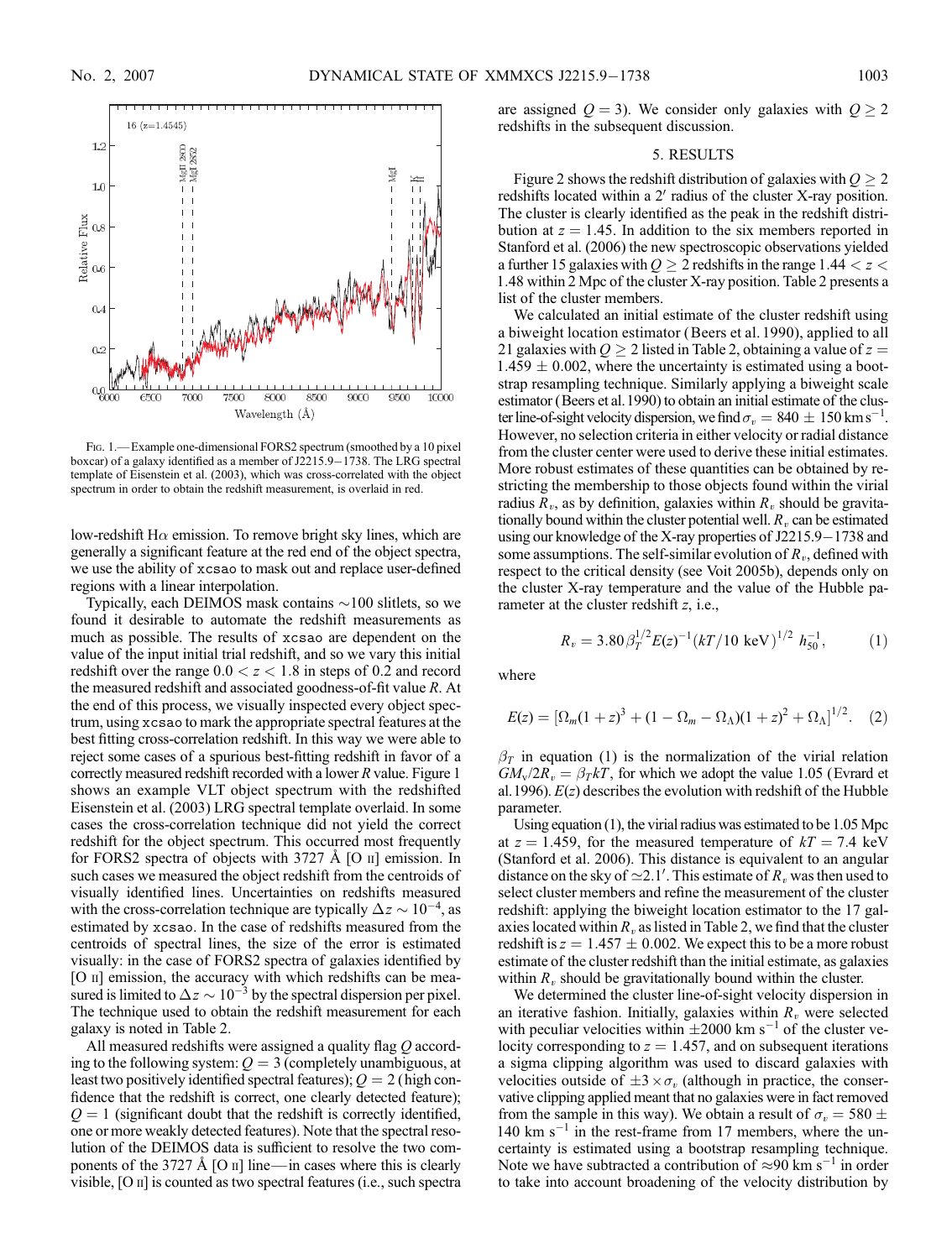TABLE 2 SPECTROSCOPIC MEMBERS OF CLUSTER J2215.9-1738

| Object ID        | R.A.<br>(J2000.0) | Decl.<br>(J2000.0) | $\boldsymbol{Z}$                                     | $Q^{\rm a}$ | Method <sup>b</sup> | Telescope  | Stanford et al. (2006) |
|------------------|-------------------|--------------------|------------------------------------------------------|-------------|---------------------|------------|------------------------|
|                  |                   |                    | Objects within the Virial Radius ( $R_n = 1.05$ Mpc) |             |                     |            |                        |
|                  | 22 15 58.478      | $-173758.58$       | $1.452 \pm 0.001$                                    | 3           | V                   | Keck       | Object 14389           |
|                  | 22 15 58.905      | $-173759.12$       | $1.451 \pm 0.001$                                    | 3           | V                   | Keck       | Object 14378           |
|                  | 22 15 59.035      | $-173802.50$       | $1.454 \pm 0.001$                                    | 2           | V                   | <b>VLT</b> | Object 14339           |
|                  | 22 15 58.480      | $-173810.71$       | $1.4650 \pm 0.0003$                                  | 3           | X                   | <b>VLT</b> | Object 14289           |
|                  | 22 15 59.080      | $-173802.40$       | $1.459 \pm 0.001$                                    | 2           | V                   | <b>VLT</b> | $\cdots$               |
|                  | 22 15 58.380      | $-173810.71$       | $1.466 \pm 0.001$                                    | 1           | V                   | <b>VLT</b> | .                      |
|                  | 22 15 58.850      | $-173810.89$       | $1.453 \pm 0.001$                                    | 2           | V                   | <b>VLT</b> | .                      |
| $8 \label{eq:8}$ | 22 15 59.174      | $-173753.94$       | $1.4619 \pm 0.0003$                                  | 3           | X                   | Keck       | .                      |
|                  | 22 15 57.441      | $-173757.86$       | $1.454 \pm 0.001$                                    | 2           | V                   | <b>VLT</b> | .                      |
|                  | 22 15 59.707      | $-173759.16$       | $1.469 \pm 0.001$                                    | 1           | V                   | <b>VLT</b> | .                      |
|                  | 22 15 57.220      | $-173807.80$       | $1.4502 \pm 0.0001$                                  | 3           | X                   | Keck       | $\cdots$               |
|                  | 22 15 59.870      | $-173759.23$       | $1.449 \pm 0.002$                                    | 1           | V                   | <b>VLT</b> | $\cdots$               |
|                  | 22 15 57.232      | $-173753.11$       | $1.4537 \pm 0.0001$                                  | 3           | X                   | Keck       | Object 14478           |
|                  | 22 15 58.363      | $-173737.48$       | $1.4526 \pm 0.0001$                                  | 3           | X                   | Keck       | Object 14651           |
|                  | 22 16 00.705      | $-173751.02$       | $1.471 \pm 0.001$                                    | 2           | V                   | Keck       | .                      |
|                  | 22 15 56.186      | $-173749.83$       | $1.4545 \pm 0.0003$                                  | 3           | X                   | <b>VLT</b> | .                      |
|                  | 22 15 56.059      | $-173749.90$       | $1.461 \pm 0.001$                                    | 2           | V                   | <b>VLT</b> | .                      |
|                  | 22 15 59.448      | $-173838.18$       | $1.4569 \pm 0.0001$                                  | 3           | X                   | Keck       | $\cdots$               |
|                  | 22 15 56.316      | $-173737.95$       | $1.449 \pm 0.001$                                    |             | V                   | <b>VLT</b> | $\cdots$               |
|                  | 22 16 03:096      | $-173808.05$       | $1.462 \pm 0.001$                                    | 1           | V                   | <b>VLT</b> | .                      |
|                  | 22 16 03.158      | $-173829.68$       | $1.4650 \pm 0.0002$                                  | 1           | X                   | <b>VLT</b> | $\cdots$               |
|                  | 22 15 52.483      | $-173746.16$       | $1.461 \pm 0.001$                                    | 2           | V                   | <b>VLT</b> | .                      |
|                  | 22 15 51.664      | $-173711.96$       | $1.4612 \pm 0.0004$                                  | 3           | X                   | <b>VLT</b> | .                      |
|                  |                   |                    | Additional Objects within 2 Mpc                      |             |                     |            |                        |
|                  | 22 15 54.921      | $-174013.29$       | $1.4752 \pm 0.0003$                                  | 2           | X                   | Keck       | .                      |
|                  | 22 16 09:525      | $-173826.23$       | $1.4613 \pm 0.0001$                                  | 3           | X                   | Keck       | .                      |
|                  | 22 16 10.303      | $-17362336$        | $1.4632 \pm 0.0001$                                  | 3           | X                   | Keck       | .                      |
|                  | 22 16 04.156      | $-173423.08$       | $1.4737 \pm 0.0001$                                  | 3           | X                   | Keck       | .                      |

Nore.—Units of right ascension are hours, minutes, and seconds, and units of declination are degrees, arcminutes, and arcseconds.

Redshifts with  $\overline{Q} = 1$  are not secure and were not used in the analysis in  $\S$  5.

 $b$  X = cross-correlation, V = visual inspection (see  $\S$  4 for details).

uncertainties in the redshift measurements, following Danese et al. (1980). If, alternatively, we select galaxies within a fixed radius of 2 Mpc instead of using the virial radius, we obtain  $\sigma_v = 620 \pm 128$  $120 \text{ km s}^{-1}$  from 19 galaxies by the same method. The value of  $\sigma_v$  we obtain for J2215.9–1738 is of similar size to the only other



FIG. 2.— Distribution of  $Q \ge 2$  galaxy redshifts (in bins of width 0.05 in z) within a  $2^{\prime}$  radius of the X-ray position of J2215.9-1738. The cluster is clearly identified by the peak at  $z = 1.45$ .

 $z > 1.3$  cluster so far discovered, XMMU J2235.3-2557 at  $z =$ 1.39, which has  $\sigma_v = 762 \pm 265$  km s<sup>-1</sup> (Mullis et al. 2005).

In Figure 3 we plot the velocity distribution of all the objects with  $Q \ge 2$  redshifts listed in Table 2, centered on the velocity corresponding to  $z = 1.457$ . The 17 members identified to lie within the virial radius of the cluster are highlighted. At first glance, the velocity distribution of the galaxies located within  $R<sub>v</sub>$ appears bimodal. However, as shown by Figure 4, there is no clear separation of the two velocity subclumps in the plane of the sky: therefore if substructure is present, it must be aligned close to the line of sight. The Shapiro-Wilks test indicates that the peculiar velocity distribution is marginally consistent with being drawn from a Gaussian distribution, at the 10% level. We also performed the dip test of unimodality (Hartigan & Hartigan 1985) on the velocity distribution, obtaining a value for the dip statistic of 0.0962. There is a  $\langle 20\%$  probability of obtaining a dip value larger than this value for a sample size of 17 when drawing from a uniform distribution. As a further test, we used Monte Carlo simulations to determine the probability of obtaining a value for the dip statistic as large as measured by drawing 17 values at random from a single Gaussian distribution. From 10,000 realizations, we determine that there is a 6% probability of obtaining a dip statistic larger than 0.0962, when drawing from a single Gaussian distribution with standard deviation equal to the cluster velocity dispersion.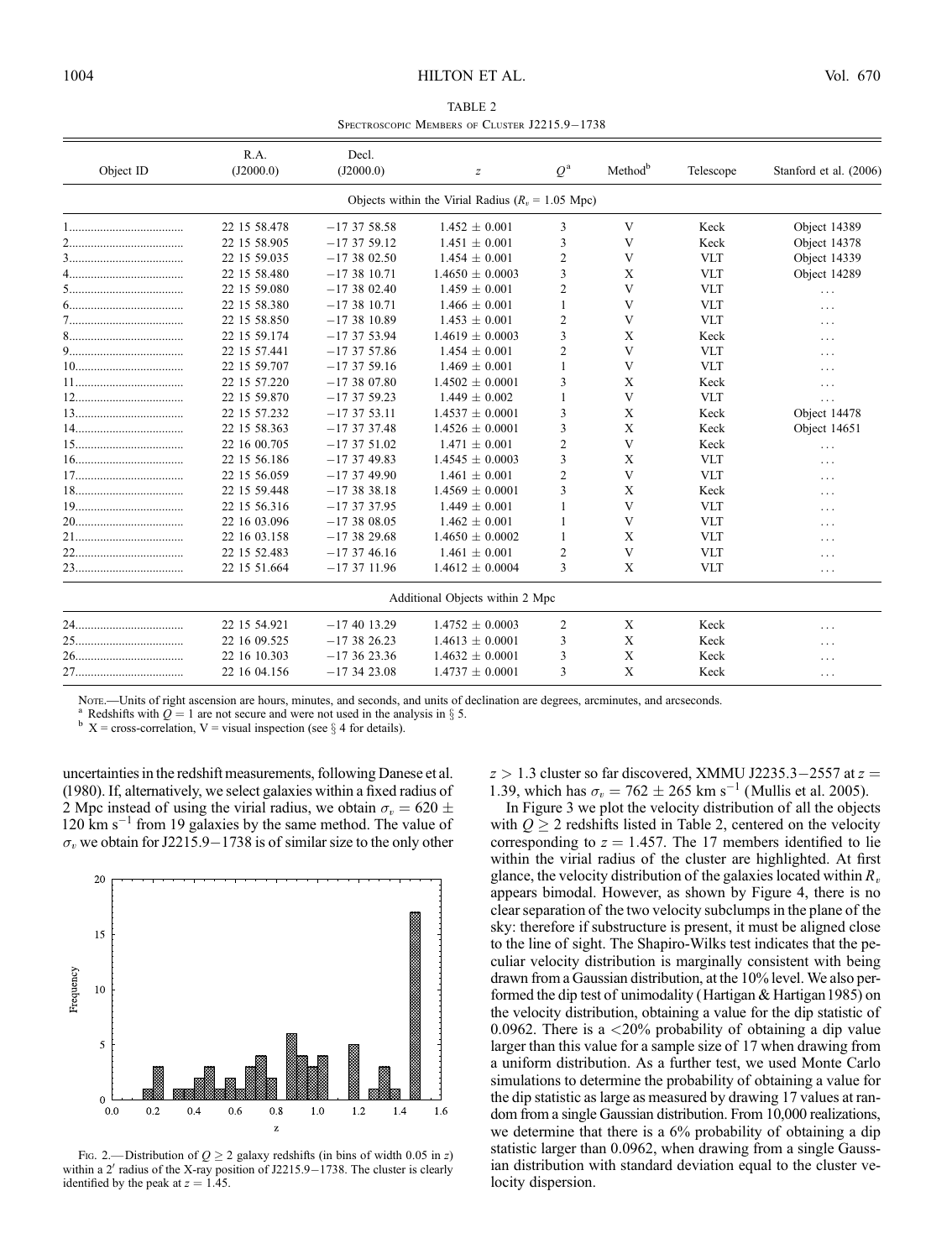

FIG. 3.—Velocity histogram (in 200 km s<sup>-1</sup> bins), centered on the velocity corresponding to the adopted cluster redshift of  $z = 1.457$  (see the text in § 5). Only galaxies with  $Q \ge 2$  redshifts are plotted. The shading indicates the following as appropriate: galaxies located within  $\pm 2000$  km s<sup>-1</sup> of the cluster redshift and inside the virial radius ( $r < R<sub>v</sub>$ ), as determined from the X-ray temperature (eq. [1]); and all 21 galaxies with  $Q \ge 2$  redshifts listed in Table 2. The dashed line is a Gaussian distribution with standard deviation equal to the velocity dispersion calculated using galaxies within  $R<sub>v</sub>$ , normalized to the total number of objects within this sample.

We conclude that on the basis of the present data there is mild evidence that the cluster velocity distribution deviates from that expected from a single Gaussian. Although it is very unlikely that the possible bimodal velocity distribution shown in Figure 3 is the result of a selection effect given the simple color-magnitude criteria used to select target galaxies  $(\S 2$  above), it may arise due to incompleteness, given the small number of objects in the sample. More data are clearly needed to confirm if significant substructure is present.

#### 6. DISCUSSION

 $J2215.9 - 1738$  is the most distant cluster currently known for which measurements of the X-ray luminosity, temperature, and line-of-sight galaxy velocity dispersion are available. We now ask the question, are the observed cluster properties consistent with those expected from studies of X-ray scaling relations at low redshift?

#### 6.1. The L<sub>X</sub>-T relation at  $z \sim 1.5$

It has been known for some time that the slope of the low redshift  $L_X-T$  relation is inconsistent with that expected from self-similar models (i.e., where gravitational processes are solely responsible for setting the observed X-ray properties of clusters), which predict  $L_X \propto T^2$  (Kaiser 1986). Many studies of the  $L_X$ -T relation have shown consistently that the observed slope of the relation is closer to  $L_X \propto T^3$  (e.g., David et al. 1993; Markevitch 1998; Arnaud & Evrard 1999), indicating that some form of nongravitational heating has taken place within clusters. However, several studies using cluster samples up to  $z \sim 1$  have found that although the slope of the  $L_X$ -T relation departs from the expected self-similar value, the *evolution* of the relation is nevertheless consistent with self-similarity, although the scatter in such measurements is large (e.g., Maughan et al. 2006a). The self-similar evolution of the observed local bolometric  $L_X$ -T relation can be expressed as

$$
E(z)^{-1}L_X = 6.35 \left(\frac{kT}{6 \text{ keV}}\right)^{2.64},\tag{3}
$$



Fig. 4.— $K_s$ -band image (5.2' × 5.2') of J2215.9-1738, with X-ray contours overlaid in white. Objects spectroscopically identified as cluster members with  $Q \geq 2$  within 3 times the velocity dispersion of the cluster and within a projected 2 Mpc radius are highlighted (see text). Members with  $z < 1.457$  are highlighted in red; members with  $z > 1.457$  are highlighted in yellow. There is no clear spatial separation between the two sets of highlighted objects, indicating that any substructure must be along the line of sight. Note that some members are not detected in the  $K_s$ -band image. The dark blue circle marks the cluster virial radius of 1.05 Mpc, as calculated using eq. (1); the light blue circle marks the radius  $R_{200} = 0.63$  Mpc, calculated from the cluster velocity dispersion using eq. (7).

where  $E(z)$  is given by equation (2). The slope of 2.64 adopted in equation (3) is the slope of the local  $L_X$ -T relation as measured by Markevitch (1998). The units of  $L_X$  in equation (3) are  $10^{44}$  ergs s<sup>-1</sup>.

Using equation (3) to predict the expected X-ray luminosity of J2215.9-1738, assuming the measured cluster temperature of  $kT = 7.4^{+1.6}_{-1.1}$  keV, we obtain  $L_X \sim (1.6-4.2) \times 10^{45}$  ergs s<sup>-1</sup>,  $\mathbf{r}_1 \mathbf{r}_1 = \mathbf{r}_1 \cdot \mathbf{r}_{-1,1}$  kev, we obtain  $L_X \sim (1.6-4.2) \times 10^{-4}$  ergs s , neglecting the scatter in the relation. This is significantly larger than the measured luminosity of  $4.39^{+0.46}_{-0.37} \times 10^{44}$  ergs s<sup>-1</sup>. The discrepancy is naturally reduced if we adopt  $kT = 6.5^{+1.6}_{-1.1}$  keV, the measured temperature if an undetected central point source is present (Stanford et al. 2006), but the measured luminosity is still significantly lower than that which would be expected from self-similar evolution of the local  $L_X$ -T relation.

A possible solution to this discrepancy is that the evolution of the  $L<sub>X</sub>$ -T relation is more accurately described with the inclusion of the effects of nongravitational heating and radiative cooling (see, e.g., the review by Voit 2005a). Radiative cooling has the effect of raising the temperature of the intracluster medium ( ICM ), because selectively removing the low-temperature gas leads to a higher average temperature for the remaining material in the gas phase (Voit et al. 2002). However, cooling is a runaway process that must be regulated by some form of heating, otherwise the cooling gas should condense to produce significant amounts of star formation in cluster cores—which is not what is observed (e.g., Balogh et al. 2001). Heating of the ICM by supernovae, star formation, and/or active galactic nuclei (AGNs) is thought to provide the feedback mechanism required to prevent overcooling, and has been postulated for some time as the solution to the well-known "cooling flow" problem in clusters (see, e.g., the review by Fabian 1994). Hydrodynamical simulations including the effects of radiative cooling, star formation, and supernovae feedback are able to reproduce the observed  $L<sub>X</sub>$ -T relation quite well, finding a slope in the range  $2.5-3$  (e.g., Kay et al. 2007; Borgani et al. 2004). However, the redshift evolution of the normalization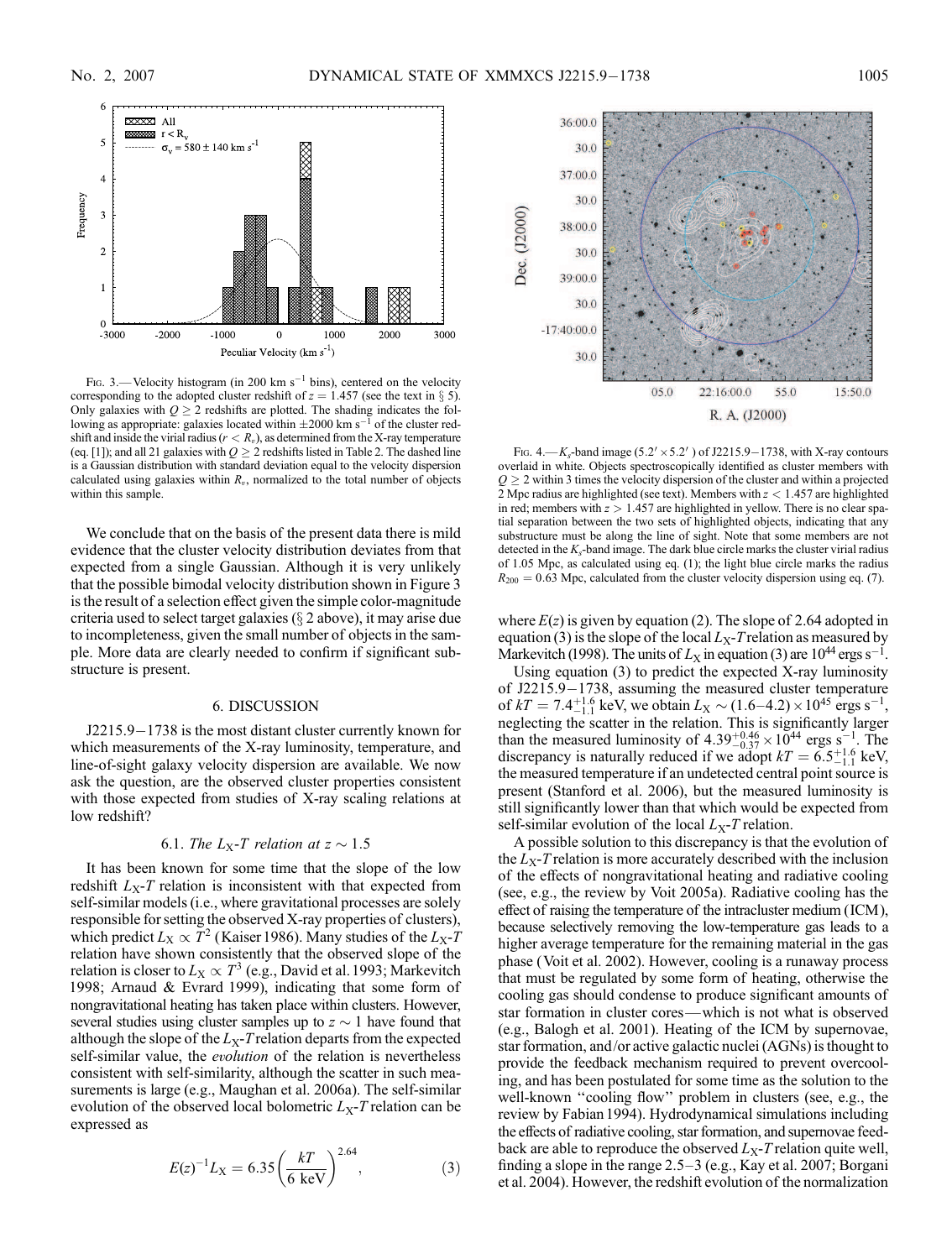

Fig. 5.—Comparison of  $L_X/T^{2.64}$  for J2215.9–1738 with predicted evolution of the normalization of the  $L_X$ -T relation for the cases of self-similarity  $[E(z)]$ , cooling threshold  $(t_0/[E(z)t(z)])$ , and altered similarity  $(t_0^2/[E(z)^3t(z)^2])$ . J2215.9– 1738 is clearly more consistent with these latter two models, which are representative of the form of evolution expected when the effect of feedback on the intracluster medium is taken into account. The points are the data of Maughan et al. (2006a); vertical error bars are equal to the weighted standard deviation at each redshift, and horizontal error bars indicate the width of each redshift bin.

of the relation when such effects are taken into account is quite different to the self-similar case, in which clusters are expected to become more luminous for a given temperature as redshift increases; in particular, simulations that include the effects of feedback show a mildly negative evolution as redshift increases (Muanwong et al. 2006).

Voit (2005b) provides analytic predictions for the evolution of the  $L_X$ -T relation normalization derived from a semianalytic framework that includes the effects of both nongravitational heating and radiative cooling. The modified entropy models of Voit et al. (2002) show that introducing a cooling threshold, where gas with entropy less than  $K_c = T^{2/3} t(z)^{2/3}$  radiates away its thermal energy within a timescale equal to the age of the universe  $t(z)$ , can steepen the expected  $L_X$ -T relation to  $L_X \propto T^{2.5}$ , closer to the observed value at low redshift. Furthermore, the predicted evolution of the  $L_X$ -T relation in this scenario is quite different to the self-similar case:

$$
L_X \propto kT^{2.5}E(z)^{-1}t(z)^{-1}.
$$
 (4)

The additional inclusion of the effect of smooth accretion of gas by clusters modifies the expected form of the  $L<sub>X</sub>$ -T relation to  $L_X \propto T^3$ , and leads to the so called "altered similarity" evolution of the relation (Voit & Ponman 2003; Voit et al. 2003):

$$
L_X \propto kT^3 E(z)^{-3} t(z)^{-2}.
$$
 (5)

Figure 5, based on Figure 14 of Maughan et al. (2006a), shows the position of  $J2215.9-1738$  (assuming the Markevitch 1998  $L_X$ -T relation) relative to the self-similar (eq. [3]), cooling threshold (eq. [4]), and altered similarity (eq. [5]) predictions for the evolution of the  $L_X$ -T relation normalization. The data points in Figure 5 are taken from Maughan et al. (2006a) and represent the weighted mean values (assuming the Markevitch 1998 relation) in each redshift bin for their sample of 33 clusters. The error bars are the weighted standard deviation, and illustrate the large amount of scatter in  $L_X/T^{2.64}$ . Nevertheless, it can be seen that the position of  $J2215.9-1738$  is more consistent with the cooling threshold and altered similarity evolution predictions

than with self-similarity. It is clear from Figure 5 that observations of much larger samples of clusters at high redshift are required if the evolution of the  $L_X$ -T relation is to be adequately constrained.

A possible alternative explanation to the relative faintness of the cluster X-ray emission in comparison to its temperature is that the cluster has undergone a merger event in its recent past. As shown in  $\S$  5, although the velocity distribution of J2215.9– 1738 is marginally consistent with a single Gaussian distribution (at the  $\sim$ 10% level), there is marginal evidence (at the  $\lt 2\sigma$ level) from the Hartigan & Hartigan (1985) dip test in favor of a bimodal distribution. Clearly, there is a strong possibility that further spectroscopic observations may reveal the presence of significant substructure within the cluster, and this would not be unexpected in the hierarchical structure formation scenario, as the frequency of cluster mergers is expected to increase with redshift. The numerical simulations of Poole et al. (2007; see also Ricker & Sarazin 2001) show that although both  $L_X$  and T are boosted significantly for approximately a sound crossing time during the first pericentric passage of two initially relaxed clusters, in the case of an off-axis merger the resulting remnant can have luminosity up to 50% lower than would be expected from the observed cluster mass-scaling relations  $\sim$ a few Gyr after the encounter, with T boosted by  $\sim$ 10%. Assuming that this is the case, the discrepancy between the observed luminosity and that implied by equation (3) (assuming  $kT = 7.4$  keV) falls to  $\sim$ 2  $\sigma$ .

#### 6.2. The  $L_X-\sigma_v$  Relation at  $z \sim 1.5$

Under the assumptions that clusters are virialized, with isothermal gas and galaxy distributions, and that the gas mass bound to clusters is proportional to the virial mass, then the expected relationship between X-ray luminosity and galaxy velocity dispersion is  $\bar{L}_X \propto \sigma_v^4$  (Quintana & Melnick 1982). This relation has been measured for clusters in the local universe and generally found to be consistent with the expected result (e.g., Ortiz-Gil et al. 2004; Hilton et al. 2005), albeit with large scatter. In the case where the local relation does not evolve, using the  $L_X-\sigma_v$  relation derived by Ortiz-Gil et al. (2004) i.e.,  $L_X \propto \sigma_v^{4.1 \pm 0.3}$ , we expect the bolometric X-ray luminosity of J2215.9-1738 to be  $L_X \sim (1.1^{+1.6}_{-0.7}) \times 10^{44}$  $10^{44}$  ergs s<sup>-1</sup>.

We can compare this result with that expected if the evolution of the relation is self-similar by modifying the Ortiz-Gil et al. (2004) relation to the form

$$
E(z)^{-1}L_X = 10^{32.72} \times \sigma_v^{4.1},\tag{6}
$$

where  $L_X$  is in units of ergs s<sup>-1</sup> and  $\sigma_v$  is in units of km s<sup>-1</sup>.

Accounting for self-similar evolution using equation (6), we find that for  $\sigma_v = 580 \pm 140 \text{ km s}^{-1}$ , we expect  $L_{\text{X}} \sim (2.6^{+3.6}_{-1.8}) \times 10^{44}$  $10^{44}$  ergs s<sup>-1</sup>. Due to the large uncertainty in  $\sigma_v$ , both the noevolution and self-similar evolution cases are consistent with the measured X-ray luminosity of  $J2215.9-1738$ , and we are therefore unable to discriminate between them.

#### 6.3. The  $\sigma_v$ -T Relation at  $z \sim 1.5$

The assumption of isothermality for both the gas and galaxy velocity distributions leads to the parameterization  $\beta = \sigma_v^2 \mu m_p / kT$ , where  $\mu$  represents the mean molecular weight and  $m_p$  is the proton mass. By adopting  $\beta = 1$ , we can test whether the measured velocity dispersion and temperature are consistent with equipartition of energy between the gas and galaxies. This is expected in the case of self-similar evolution, where the gas temperature and galaxy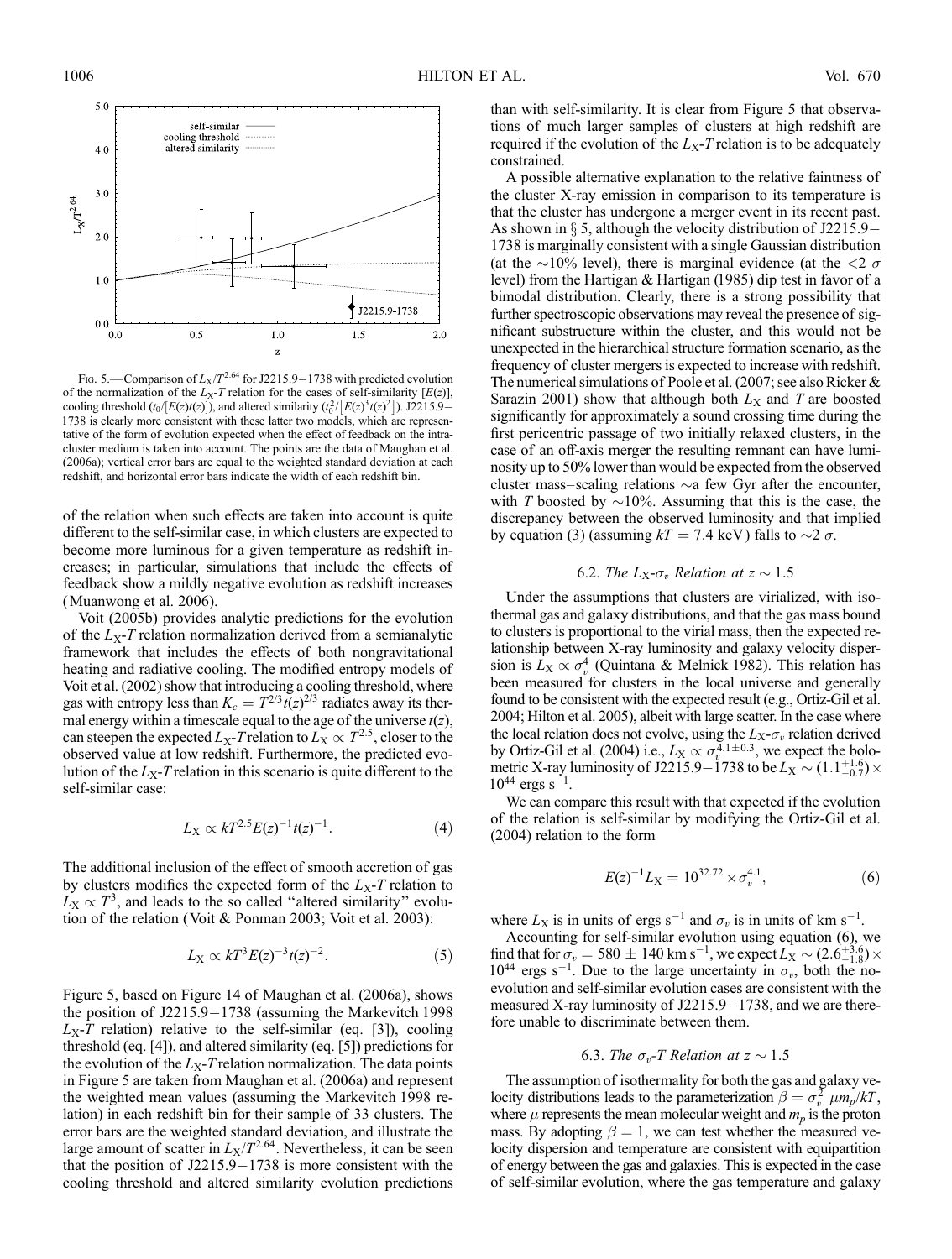velocity dispersion are assumed to both perfectly trace the depth of the gravitational potential well. Wu et al. (1999) measured the  $\sigma_v$ -T relation from a heterogeneous sample of 92 clusters drawn from the literature, finding it to be consistent with  $\beta \approx 0.9-1.0$ .

We find that the predicted X-ray temperature for  $\sigma_v = 580 \pm$ 140 km s<sup>-1</sup> is  $kT_{\text{pred}} = 2.7^{+1.3}_{-1.0}$  keV (assuming  $\mu = 0.58$ ; Edge et al. 1992). The difference between the measured X-ray temperature of  $kT = 7.4^{+1.6}_{-1.1}$  keV and  $kT_{pred}$  is  $\Delta kT = 5.4 \pm 1.7$  keV, a  $>3$   $\sigma$  discrepancy. If we assume that the cluster contains an unresolved central X-ray point source, then the measured X-ray temperature is  $kT = 6.5^{+1.6}_{-1.1}$  keV (Stanford et al. 2006), and the discrepancy with  $kT_{\text{pred}}$  falls to 2–3  $\sigma$ . J2215.9–1738 therefore appears to deviate significantly from the  $\sigma_v$ -T relation. Another way of stating this is to calculate  $\beta$  directly from the measured velocity dispersion and temperature. We find that for  $kT = 7.4 \text{ keV}$ and  $\sigma_v = 580 \text{ km s}^{-1}$ ,  $\hat{\beta} = 0.28 \pm 0.14$ . In the case of  $kT =$ 6.5 keV, we obtain a consistent result,  $\beta = 0.31 \pm 0.16$ . This indicates that the gaseous component of the cluster has  $\sim$  2 $-3$  times the kinetic energy per unit mass than the galaxies.

The value of  $\beta$  we obtain for this cluster is therefore incompatible with the expectation from self-similar evolution, for which, by definition,  $\beta = 1$  at all redshifts. This suggests that the virial radius used to select cluster members (eq. [1]), has been overestimated. We can test the effect of this on our results by calculating  $\sigma<sub>v</sub>$  within a different characteristic radius defined independently of the X-ray temperature,

$$
R_{200} = \frac{\sqrt{3}\sigma_v}{10H(z)},
$$
\n(7)

where  $R_{200}$  is the radius that encloses a mean density 200 times the critical density at a given redshift (roughly equivalent to the virial radius, Carlberg et al. 1997), and  $H(z)$  is the Hubble parameter at redshift z.

Using equation (7) with the initial estimate of  $\sigma_v = 840 \pm 0.001$ 150 km  $s^{-1}$ , obtained with no restriction on the selection of cluster members in radial distance (i.e., using all 21 galaxies with  $Q \ge 2$  redshifts listed in Table 2; see § 5 above), we find  $R_{200} =$  $0.91 \pm 0.15$  Mpc. Calculating the cluster redshift and velocity dispersion using members selected within this radius in a similar fashion to  $\S$  5 above, we obtain  $z = 1.456 \pm 0.002$  and  $\sigma_v = 580 \pm 0.002$ 190 km  $s^{-1}$ , respectively, from 16 members. This is consistent with the results found in  $\S$  5 when selecting members within  $R_v$  as estimated using the cluster X-ray temperature, although the larger uncertainty in  $\sigma_v$  in this case reduces the discrepancy between the temperature implied by the velocity dispersion and the measured X-ray temperature to the 2-3  $\sigma$  level. Further iterations in estimating  $R_{200}$  and  $\sigma_v$  in this manner naturally return consistent results, converging to  $R_{200} = 0.63 \pm 0.15$  Mpc,  $\sigma_v = 570 \pm 190$  km s<sup>-1</sup> from 15 members.

We now consider ways in which  $T$  could be increased above its expected value, or equivalently, how  $\sigma_v$  could have been reduced. As stated in  $\S 6.1$ , one way to boost T significantly is through cluster mergers (Ricker & Sarazin 2001; Poole et al. 2007). This is a possibility, as there is marginal evidence that the observed galaxy velocity distribution is inconsistent with a single Gaussian  $(\S$  5). Another way in which our result could be reconciled with the self-similar expectation is if the cluster exhibits a significant velocity distribution anisotropy. However, the required anisotropy would be large: from the  $\sigma_v$ -T relation measured by (Wu et al. 1999), we require  $\sigma_v \sim 1100 \text{ km s}^{-1}$  to reproduce the measured X-ray temperature of 7.4 keV, which is significantly larger than the measured velocity dispersion.



FIG. 6.—Comparison of J2215.9-1738 with calculated values of  $\beta$  vs. redshift for a heterogeneous sample of clusters at  $z > 0.5$  drawn from the literature, for which the uncertainty in  $\beta$  < 0.3. At high redshift, there appears to be a tendency for  $\beta$  to be lower than expected for self-similar evolution of the intracluster medium. The open point is the mean  $\beta$  (with error bars equal to the standard deviation) for 59 clusters at  $z < 0.1$  drawn from the sample of Wu et al. (1999).

We note that  $J2215.9-1738$  is not the only high-redshift cluster to possess a low  $\beta$  value. Lubin et al. (2004) extended the  $\sigma_{\nu}$ -T relation significantly in redshift using data drawn from the literature for 11 clusters at  $z > 0.5$ . They noted that although the  $z > 0.5$  clusters are consistent within the errors of the local  $\sigma_{\nu}$ -T relation, their temperatures are higher by a factor of  $\sim$ 1.4 on average for a given velocity dispersion. Most recently, Demarco et al. (2007) carried out a study of the dynamical structure of RDCS J1252.9-2927 at  $z = 1.237$ , and found that the temperature implied by the galaxy velocity dispersion (estimated using the  $\sigma_{v}$ -T relation) is lower than the measured X-ray temperature at >3  $\sigma$  significance. In Figure 6 we plot calculated values of  $\beta$ versus redshift for objects drawn from the  $z > 0.5$  cluster sample of Lubin et al. (2004) supplemented by other high-z clusters for which measurements of velocity dispersion and temperature have appeared in the literature since this work. Only objects where the uncertainty in  $\beta$  is <0.3 are plotted (errors are combined in quadrature), and the sample used is listed in Table 3. For comparison, we also plot the mean  $\beta$  (with error bars equal to the standard deviation) for 59 clusters at  $z < 0.1$  drawn from the Wu et al. (1999) sample, where again, only clusters for which the uncertainty in  $\beta$  is <0.3 have been included.

Figure 6 shows a trend of  $\beta$  decreasing toward higher redshift, although there are few clusters with velocity dispersions and temperatures measured with reasonable precision at high redshifts. As at least two of the clusters in the literature sample (RDCS J1252.9 2927 and RX J0152.7 $-1357$ ) are confirmed multicomponent systems, the trend in Figure 6 may represent the increasing frequency of cluster mergers expected at high redshifts in the hierarchical structure formation scenario. Alternatively, as it is well known that nongravitational processes must affect the evolution of the ICM in order to explain the observed  $L_X$ -T relation at lowredshift, we may suppose that these same processes could result in the evolution of the  $\sigma_{v}$ -T relation with redshift. It is easy to imagine that heating by supernovae or AGNs, for example, could modify the X-ray temperature above the self-similar expectation, but it is difficult to think of a process which could act to reduce the galaxy velocity dispersion significantly. A comparison with the properties of clusters in the ''Millenium Gas'' simulations (F. R. Pearce et al., in preparation), which have sufficient volume to resolve  $kT > 7$  keV clusters at  $z > 1$ , should provide insight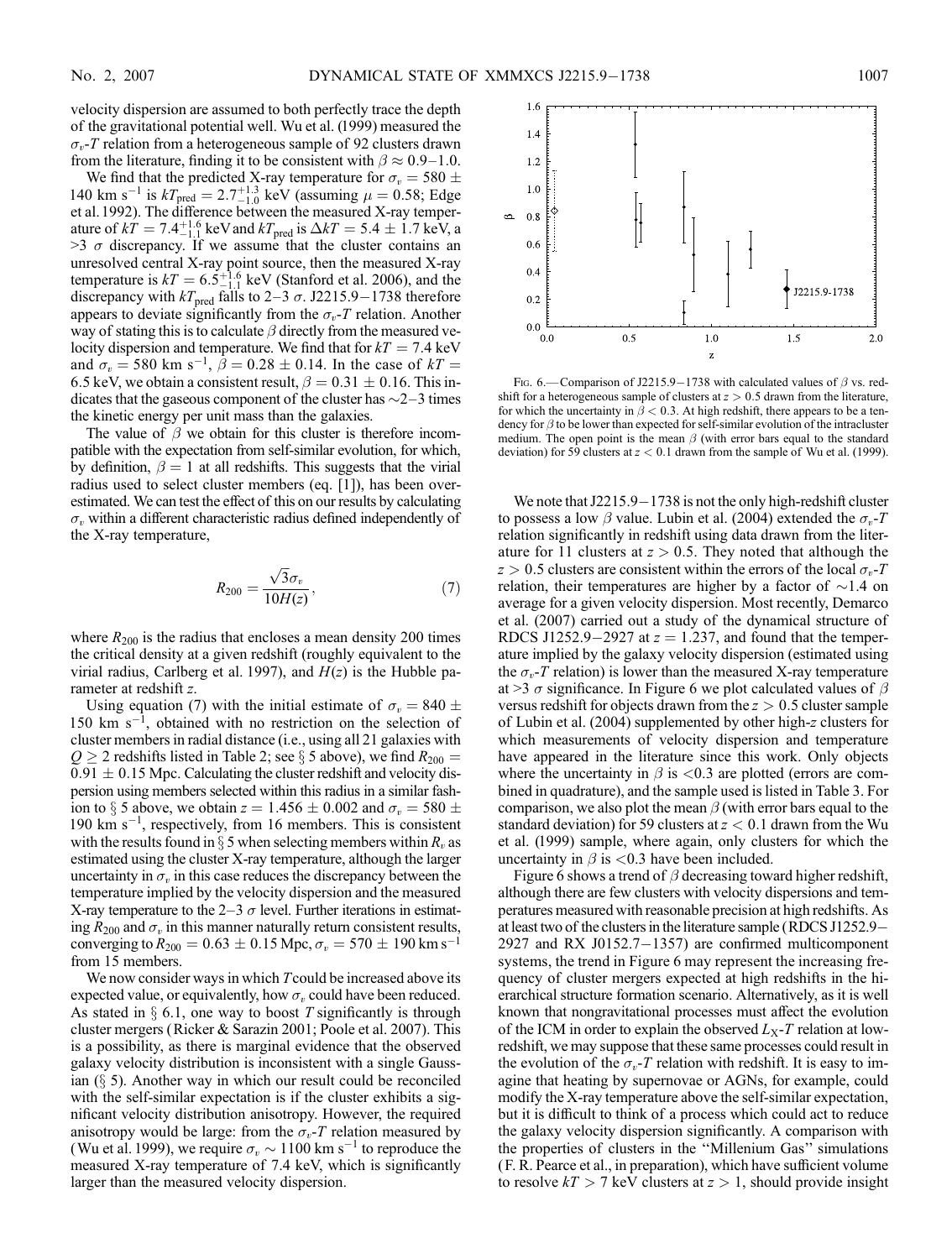| TABLE 3                          |  |  |  |  |  |
|----------------------------------|--|--|--|--|--|
| LITERATURE DATA USED IN FIGURE 6 |  |  |  |  |  |

| Object              | Ζ     | $\sigma_{v}$<br>$(km s^{-1})$ | (keV)        | Reference(s)                                   |
|---------------------|-------|-------------------------------|--------------|------------------------------------------------|
| RX J0848+4456       | 0.570 | $670 + 50$                    | $3.6 + 0.4$  | Holden et al. $(2001)$                         |
| RDCS J0910+5422     | 1.10  | $675 + 190$                   | $7.2 + 1.8$  | Stanford et al. (2002), Mei et al. (2006)      |
| $RX$ J0152.7–1357 S | 0.833 | $301 + 115$                   | $5.2 + 1.0$  | Girardi et al. (2005), Maughan et al. (2006b)  |
| RX J0152.7-1357 N   | 0.833 | $888 + 110$                   | $5.5 + 0.9$  | Girardi et al. (2005), Maughan et al. (2006b)  |
|                     | 0.541 | $1127 + 140$                  | $9.9 + 0.5$  | Vikhlinin et al. (2002), Borgani et al. (1999) |
|                     | 0.537 | $1330 + 100$                  | $8.1 + 0.8$  | Vikhlinin et al. (2002), Borgani et al. (1999) |
|                     | 0.892 | $997 + 250$                   | $11.5 + 1.0$ | Maughan et al. (2004)                          |
| RDCS J1252.9–2927   | 1.237 | $747 \pm 80$                  | $6.0 + 0.6$  | Rosati et al. (2004), Demarco et al. (2007)    |

into which process is responsible for the observed properties of  $J2215.9 - 1738.$ 

#### 7. CONCLUSIONS

We have increased the number of known members of the most distant galaxy cluster known, XMMXCS J2215.9–1738 at  $z =$ 1:457, to 17 objects located within the virial radius as estimated using the cluster X-ray temperature, and have measured its lineof-sight velocity dispersion to be  $\sigma_v = 580 \pm 140$  km s<sup>-1</sup>. For the measured X-ray temperature of  $7.4^{+1.6}_{-1.1}$  keV (Stanford et al. 2006), this is inconsistent with the hypothesis of equipartition of energy between the gas and the galaxies ( $\beta = \sigma_v^2 \mu m_p/kT = 1$ ) at the  $\approx$ 3  $\sigma$  level, and indicates that the intracluster medium contains  $2-3$  times the kinetic energy of the galaxies. The cluster X-ray emission is significantly fainter than expected from selfsimilar evolution of the local observed  $L_X$ -T relation.

The cluster properties could be the result of the cluster undergoing a merger within the last few Gyr, although we find only mild evidence from the present data that the velocity distribution is inconsistent with being drawn from a single Gaussian. An alternative possibility is that the effect of heating of the intracluster medium by supernovae and/or AGNs is responsible. Clearly, study of a large sample of high-redshift X-ray clusters is required in order for the evolution of the cluster scaling relations to be adequately constrained.

We thank the anonymous referee for some helpful comments which helped to improve the quality of this paper. This work is based on data obtained by XMM-Newton, an ESA science mission funded by contributions from ESA member states and from NASA. We acknowledge financial support from the NASA-LTSA program, the RAS Hosie Bequest, Liverpool John Moores University, the Institute for Astronomy at the University of Edinburgh, the XMM-Newton and Chandra guest observer programs, Carnegie Mellon University, the NSF, and PPARC. This work was performed under the auspices of the US Department of Energy, National Nuclear Security Administration by the University of California, Lawrence Livermore National Laboratory under contract W-7405-Eng-48. This work was supported in part by the Director, Office of Science, Office of High Energy and Nuclear Physics, of the US Department of Energy under contract AC02- 05CH11231. This research made use of the NASA/ IPAC Extragalactic Database, the SIMBAD facility at CDS, the NASA/ GSFC-supported XSPEC software, and the ESO Imaging Survey. Based in part on observations obtained at the European Southern Observatory (ESO Programme 078.A-0060). The W. M. Keck Observatory is a scientific partnership between the University of California and the California Institute of Technology, made possible by a generous gift of the W. M. Keck Foundation. The authors wish to recognize and acknowledge the very significant cultural role and reverence that the summit of Mauna Kea has always had within the indigenous Hawaiian community; we are fortunate to have the opportunity to conduct observations from this mountain. The analysis pipeline used to reduce the DEIMOS data was developed at UC Berkeley with support from NSF grant AST 00-71048.

Facilities: Keck:II, VLT:Antu, XMM.

#### REFERENCES

Allen, S. W., et al. 2004, MNRAS, 353, 457 Andreon, S., et al. 2005, MNRAS, 359, 1250 Appenzeller, I., et al. 1998, Messenger, 94, 1 Arnaud, M., & Evrard, A. E. 1999, MNRAS, 305, 631 Astier, P., et al. 2006, A&A, 447, 31 Balogh, M. L., et al. 2001, MNRAS, 326, 1228 Beers, T. C., Flynn, K., & Gebhardt, K. 1990, AJ, 100, 32 Blakeslee, J. P., et al. 2003, ApJ, 596, L143 Borgani, S., et al. 1999, ApJ, 527, 561 ———. 2001, ApJ, 561, 13 ———. 2004, MNRAS, 348, 1078 Bremer, M. N., et al. 2006, MNRAS, 371, 1427 Brodwin, M., et al. 2006, ApJ, 651, 791 Carlberg, R. G., Yee, H. K. C., & Ellingson, E. 1997, ApJ, 478, 462 Carlstrom, J. E., Holder, G. P., & Reese, E. D. 2002, ARA&A, 40, 643 Collins, C. A., et al. 2000, MNRAS, 319, 939 Danese, L., de Zotti, G., & di Tullio, G. 1980, A&A, 82, 322 David, L., Slyz, A., Jones, C., Forman, W., Vrtilek, S. D., & Arnaud, K. A. 1993, ApJ, 412, 479

Davis, M., et al. 2003, Proc. SPIE, 4834, 161

Demarco, R., et al. 2007, ApJ, 663, 164

- Edge, A. C., Stewart, G. C., & Fabian, A. C. 1992, MNRAS, 258, 177 Eisenstein, D. J., et al. 2003, ApJ, 585, 694 Ettori, S., Tozzi, P., Borgani, S., & Rosati, P. 2004, A&A, 417, 13 Evrard, A. E., Metzler, C. A., & Navarro, J. F. 1996, ApJ, 469, 494 Faber, S. M., et al. 2003, Proc. SPIE, 4841, 1657 Fabian, A. C. 1994, ARA&A, 32, 277 Girardi, M., et al. 2005, A&A, 442, 29 Hartigan, J. A., & Hartigan, P. M. 1985, Ann. Stat., 13, 70 Hashimoto, Y., et al. 2004, A&A, 417, 819 Hilton, M., et al. 2005, MNRAS, 363, 661 Holden, B. P., et al. 2001, AJ, 122, 629 Horne, K. 1986, PASP, 98, 609 Kaiser, N. 1986, MNRAS, 222, 323 Kay, S. T., et al. 2007, MNRAS, 377, 317 Kurtz, M. J., & Mink, D. J. 1998, PASP, 110, 934 Lubin, L. M., Mulchaey, J. S., & Postman, M. 2004, ApJ, 601, L9 Lumb, D. H., et al. 2004, A&A, 420, 853 Markevitch, M. 1998, ApJ, 504, 27 Maughan, B. J., et al. 2004, MNRAS, 351, 1193
	- ———. 2006a, MNRAS, 365, 509 ———. 2006b, ApJ, 640, 219